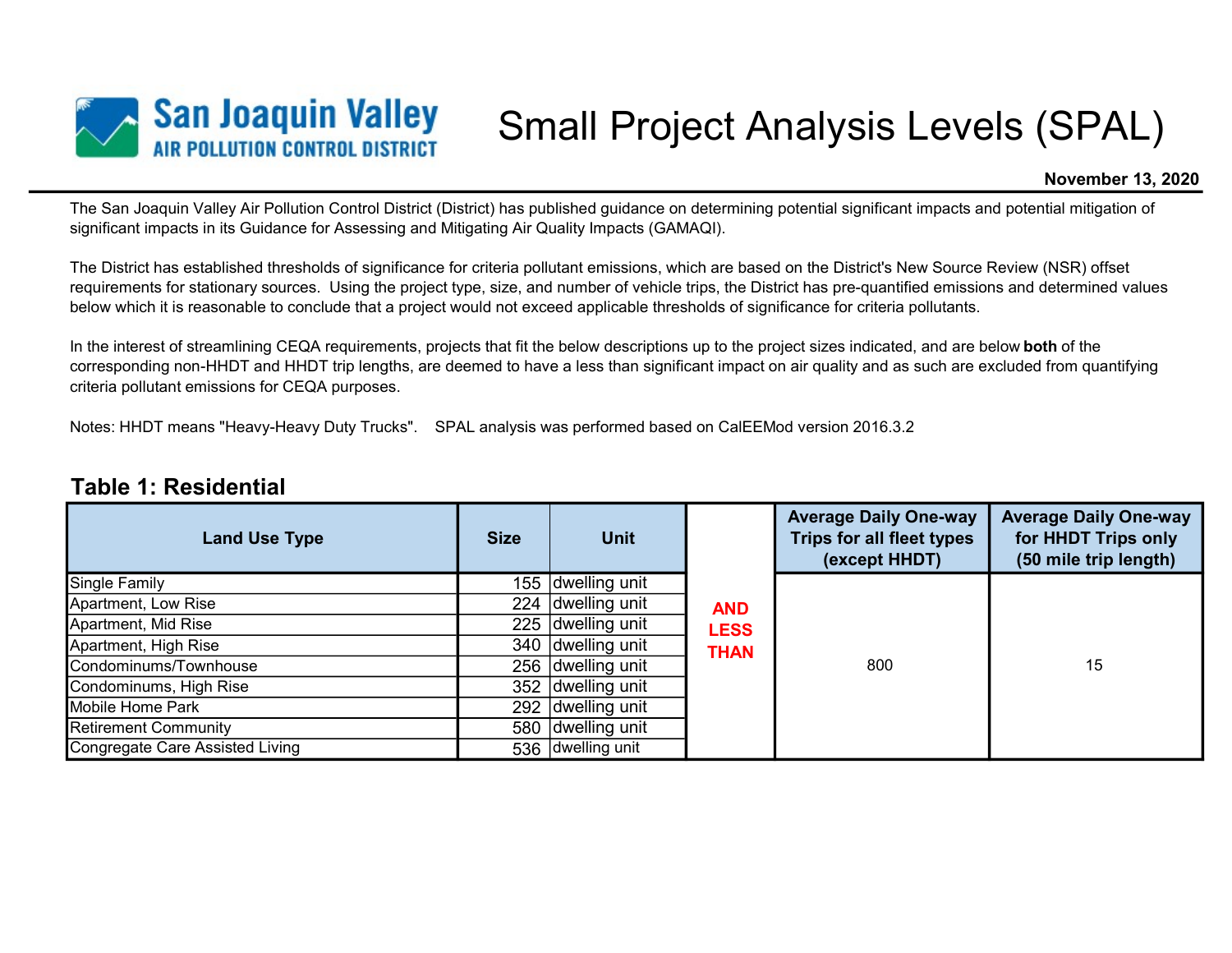# Table 2: Commercial

| <b>Land Use Type</b>               | <b>Size</b> | <b>Unit</b>                      |             | <b>Average Daily One-way</b><br>Trips for all fleet types<br>(except HHDT) | <b>Average Daily One-way</b><br>for HHDT Trips only<br>(50 mile trip length) |
|------------------------------------|-------------|----------------------------------|-------------|----------------------------------------------------------------------------|------------------------------------------------------------------------------|
| General Office Building            |             | $\overline{200,000}$ square feet |             |                                                                            |                                                                              |
| <b>Office Park</b>                 |             | 190,000 square feet              |             |                                                                            |                                                                              |
| Government (Civic Center)          |             | 92,000 square feet               | <b>AND</b>  |                                                                            |                                                                              |
| Government Office Building         |             | 40,000 square feet               | <b>LESS</b> | 1,000                                                                      | 15                                                                           |
| Medical Office Building            |             | $68,000$ square feet             | <b>THAN</b> |                                                                            |                                                                              |
| Research & Development             |             | 256,000 square feet              |             |                                                                            |                                                                              |
| Hospital                           |             | $\overline{130,400}$ square feet |             |                                                                            |                                                                              |
| Bank (with Drive-Through)          |             | 19,600 $ square$ feet            |             |                                                                            |                                                                              |
| Pharmacy/Drugstore w/o Drive Thru  |             | 24,800 square feet               |             | 1,600                                                                      | 25                                                                           |
| Pharmacy/Drugstore with Drive Thru |             | $\overline{23,200}$ square feet  |             |                                                                            |                                                                              |

# Table 3: Retail

| <b>Land Use Type</b>                     | <b>Size</b> | <b>Unit</b>                     |             | <b>Average Daily One-way</b><br><b>Trips for all fleet types</b><br>(except HHDT) | <b>Average Daily One-way</b><br>for HHDT Trips only<br>(50 mile trip length) |
|------------------------------------------|-------------|---------------------------------|-------------|-----------------------------------------------------------------------------------|------------------------------------------------------------------------------|
| <b>Free Standing Discount Store</b>      |             | $\overline{34,000}$ square feet |             | 1,250                                                                             | 25                                                                           |
| Regional Shopping Center                 |             | 47,000 square feet              |             |                                                                                   |                                                                              |
| Discount Club Store                      |             | 30,000 square feet              |             |                                                                                   |                                                                              |
| Supermarket                              |             | 18,400 square feet              | <b>AND</b>  |                                                                                   |                                                                              |
| <b>Free-Standing Discount Superstore</b> |             | 37,600 square feet              | <b>LESS</b> |                                                                                   |                                                                              |
| <b>Hardware/Paint Store</b>              |             | 36,000 square feet              | <b>THAN</b> |                                                                                   |                                                                              |
| Convenience Market (w/o gas pumps)       |             | 18,500 square feet              |             | 1,900                                                                             | 35                                                                           |
| Convenience Market (w gas pumps)         |             | 3,300 square feet               |             |                                                                                   |                                                                              |
| Gasoline/Service Station                 |             | $\overline{16}$ pump            |             |                                                                                   |                                                                              |
| Automobile Care Center                   |             | 105,000 square feet             |             | 1,550                                                                             | 25                                                                           |
| Electronic Superstore                    |             | 52,000 square feet              |             |                                                                                   |                                                                              |
| Home Improvement Superstore              |             | $\overline{60,000}$ square feet |             |                                                                                   |                                                                              |
| <b>Strip Mall</b>                        |             | 49,600 $ square$ feet           |             | 375                                                                               |                                                                              |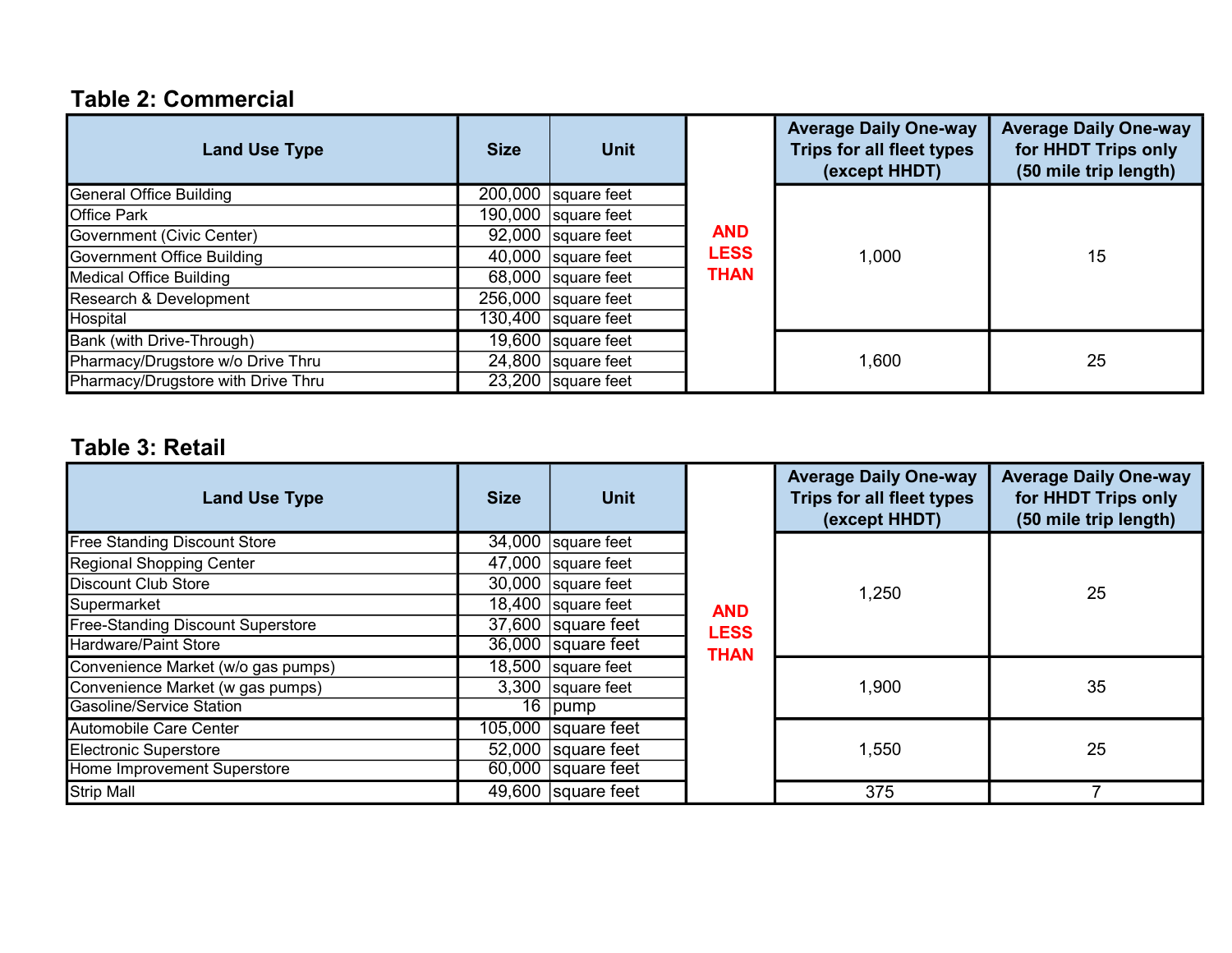### Table 4a: Industrial

| <b>Land Use Type</b>   | <b>Size</b> | <b>Unit</b>           | <b>AND</b>  | <b>Average Daily One-way</b><br>Trips for all fleet types<br>(except HHDT) | <b>Average Daily One-way</b><br>for HHDT Trips only<br>(50 mile trip length) |
|------------------------|-------------|-----------------------|-------------|----------------------------------------------------------------------------|------------------------------------------------------------------------------|
| General Light Industry |             | 280,000 square feet   | <b>LESS</b> |                                                                            |                                                                              |
| Heavy Industry         |             | $900,000$ square feet | THAN        | 550                                                                        | 70                                                                           |
| Industrial Park        |             | $295,000$ square feet |             |                                                                            |                                                                              |
| Manufacturing          |             | 472,000   square feet |             |                                                                            |                                                                              |

# Table 4b: Industrial (Warehouse)

| <b>Land Use Type</b>               | <b>Size</b> | <b>Unit</b> | <b>AND</b>                 | <b>Average Daily One-way</b><br>Trips for all fleet types<br>(except HHDT) | <b>Average Daily One-way</b><br>for HHDT Trips only<br>(146 mile trip length) |
|------------------------------------|-------------|-------------|----------------------------|----------------------------------------------------------------------------|-------------------------------------------------------------------------------|
| Refrigerated Warehouse - No Rail   | 190,000     | square feet | <b>LESS</b><br><b>THAN</b> | 140                                                                        | 15                                                                            |
| Refrigerated Warehouse - Rail      |             | square feet |                            |                                                                            |                                                                               |
| Unrefrigerated Warehouse - No Rail |             | square feet |                            |                                                                            |                                                                               |
| Unrefrigerated Warehouse - Rail    |             | square feet |                            |                                                                            |                                                                               |

# Table 4c: Industrial (Warehouse)

| <b>Land Use Type</b>               | <b>Size</b> | <b>Unit</b> | <b>AND</b>          | <b>Average Daily One-way</b><br>Trips for all fleet types<br>(except HHDT) | <b>Average Daily One-way</b><br>for HHDT Trips only<br>(146 mile trip length) |
|------------------------------------|-------------|-------------|---------------------|----------------------------------------------------------------------------|-------------------------------------------------------------------------------|
| Refrigerated Warehouse - No Rail   | 190,000     | square feet | <b>LESS</b><br>THAN | N/A                                                                        | 25                                                                            |
| Refrigerated Warehouse - Rail      |             | square feet |                     |                                                                            |                                                                               |
| Unrefrigerated Warehouse - No Rail |             | square feet |                     |                                                                            |                                                                               |
| Unrefrigerated Warehouse - Rail    |             | square feet |                     |                                                                            |                                                                               |